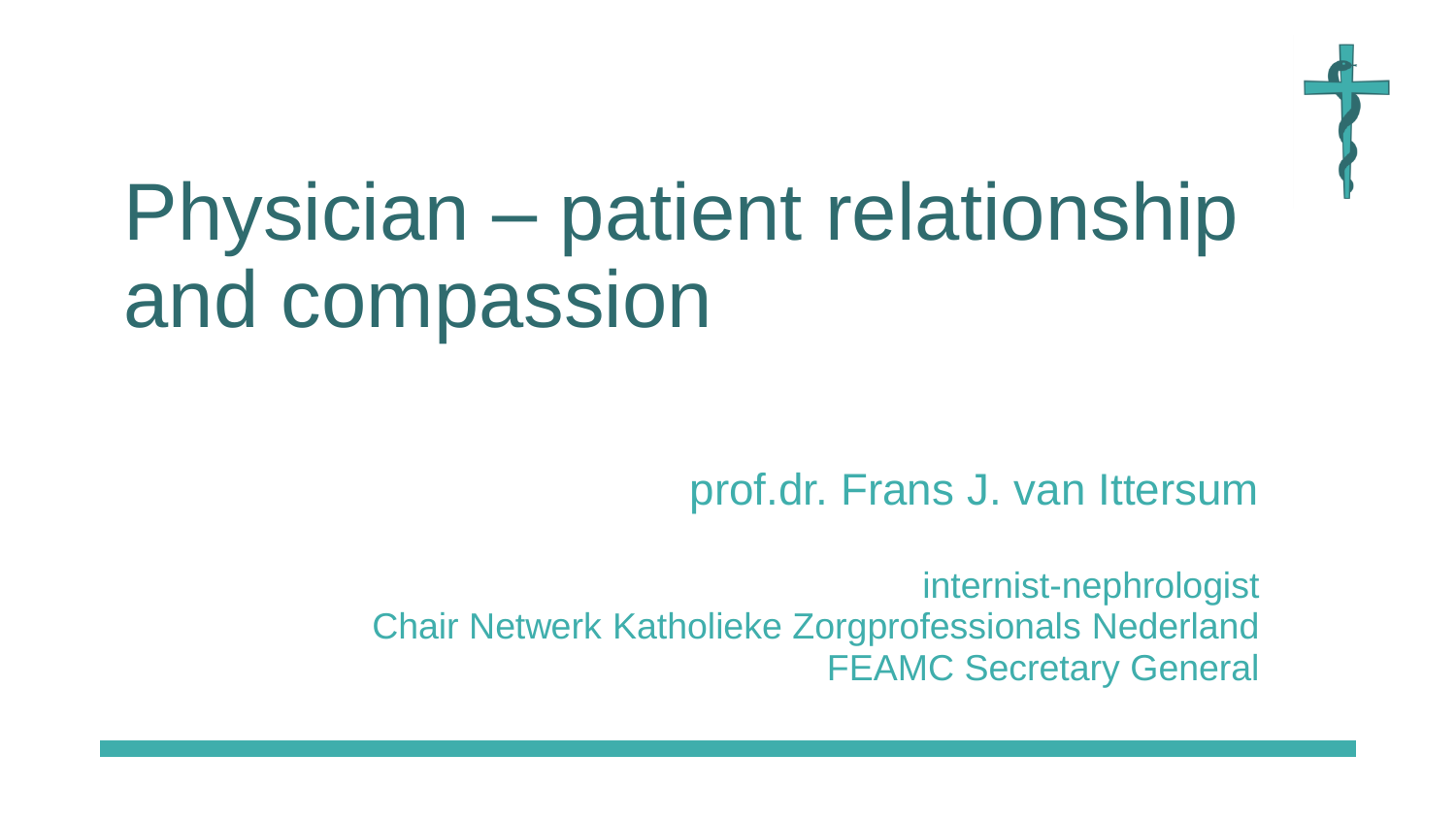# Physician-patient relationship



Till ± 1950

• Physician decided what to do (paternalistic)

1979 Beauchamp / Childress principles of Biomedical Ethics

- Autonomy
- Beneficence
- Non-maleficence
- Justice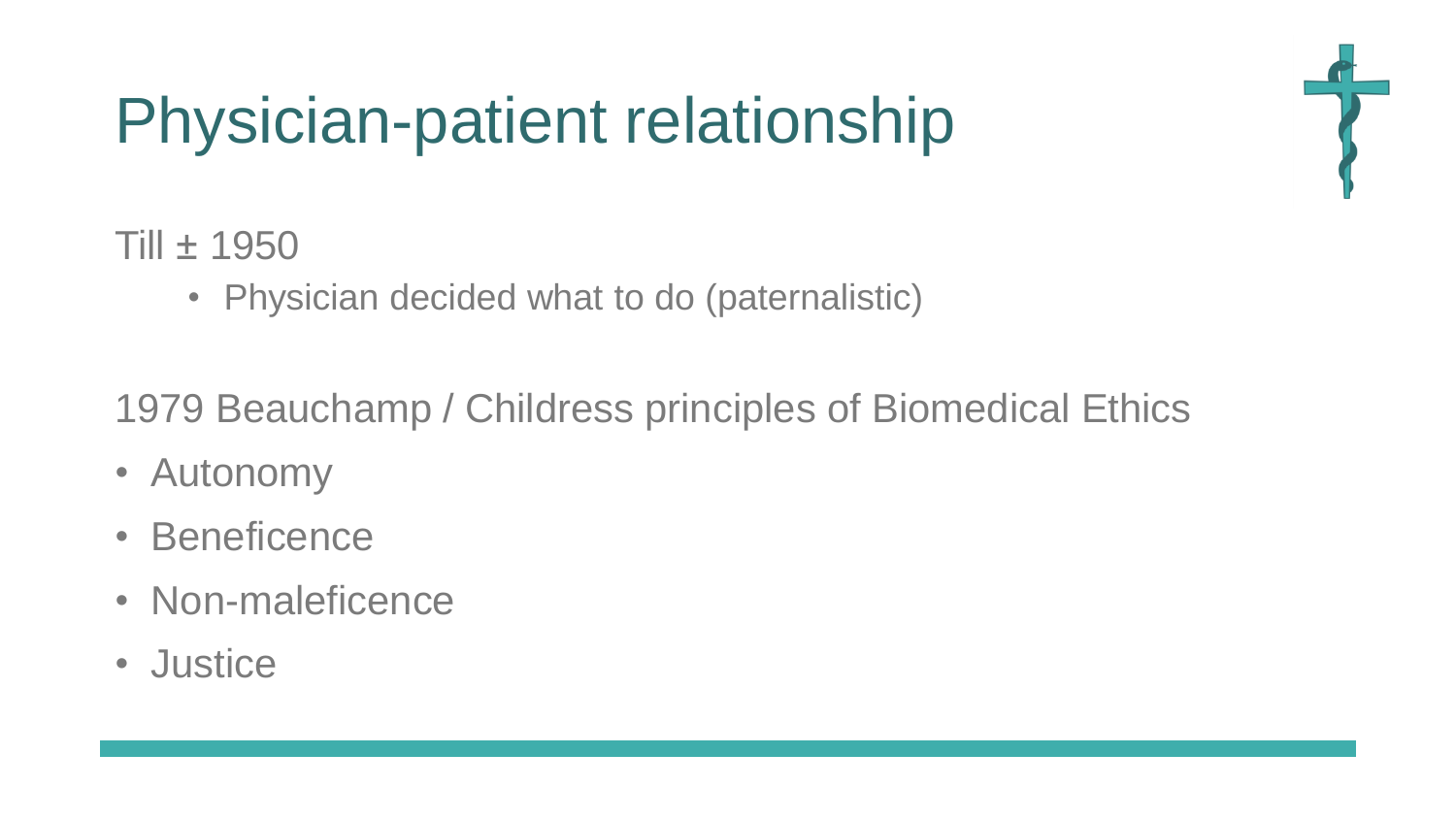# Autonomy

- Beauchamp / Childress 1979
	- John Stuart Mill
	- self-determination
	- autonomy negative freedom
- Dworkin 1988
	- autonomy positive freedom
	- acting in agreement with personal values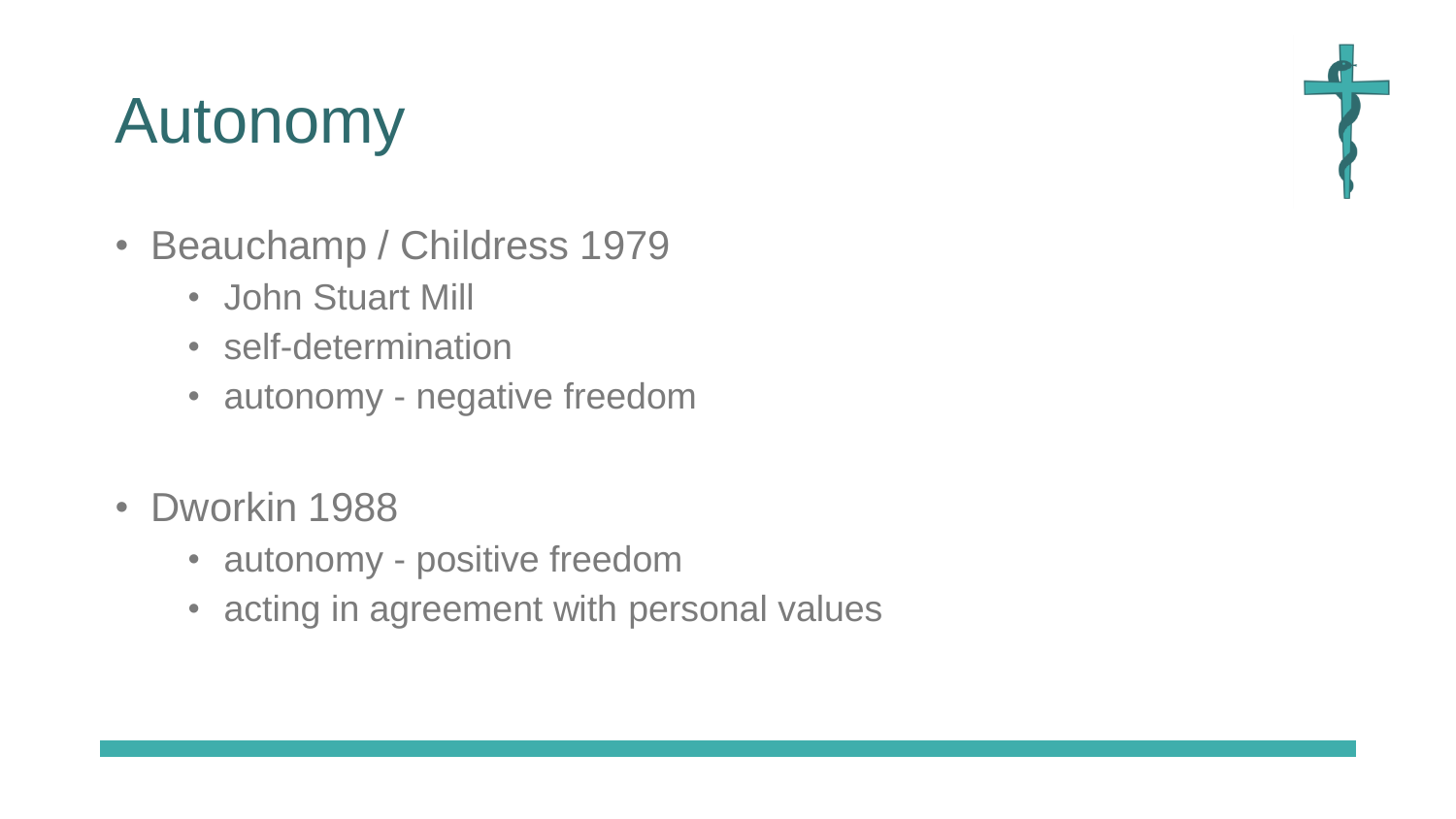# Empiric models of physician-patient relationship

- Paternalistic (parental or priestly) model
- Informative or scientific model
- Interpretive model
- Deliberative model

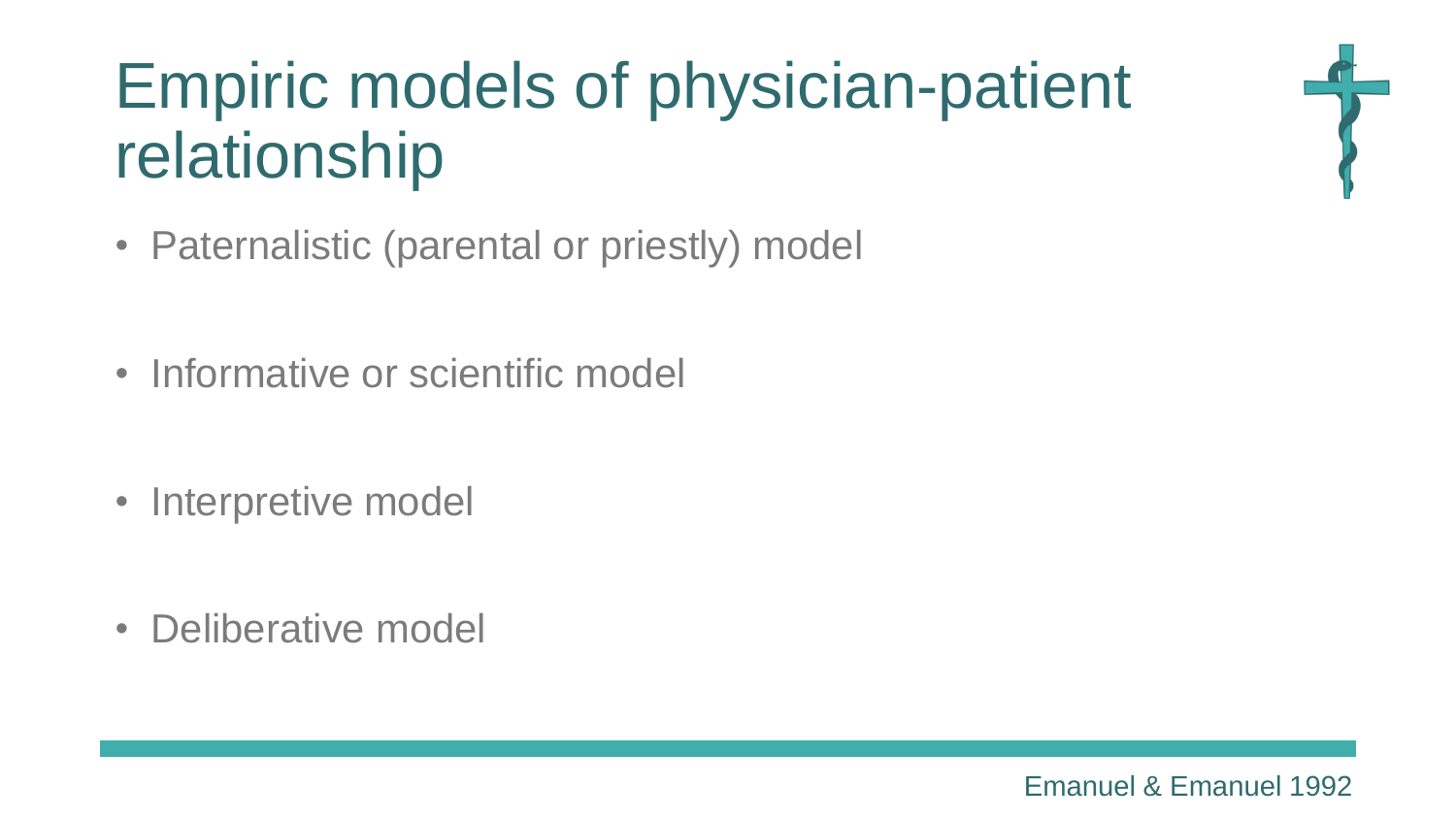#### Paternalistic model



- Physician decides what is the best to promote health and wellbeing of the patient
- Prevailing model till mid 20th century
- No room for patient's autonomy, self-determination, free will
- Possibly prevailing model in acute situations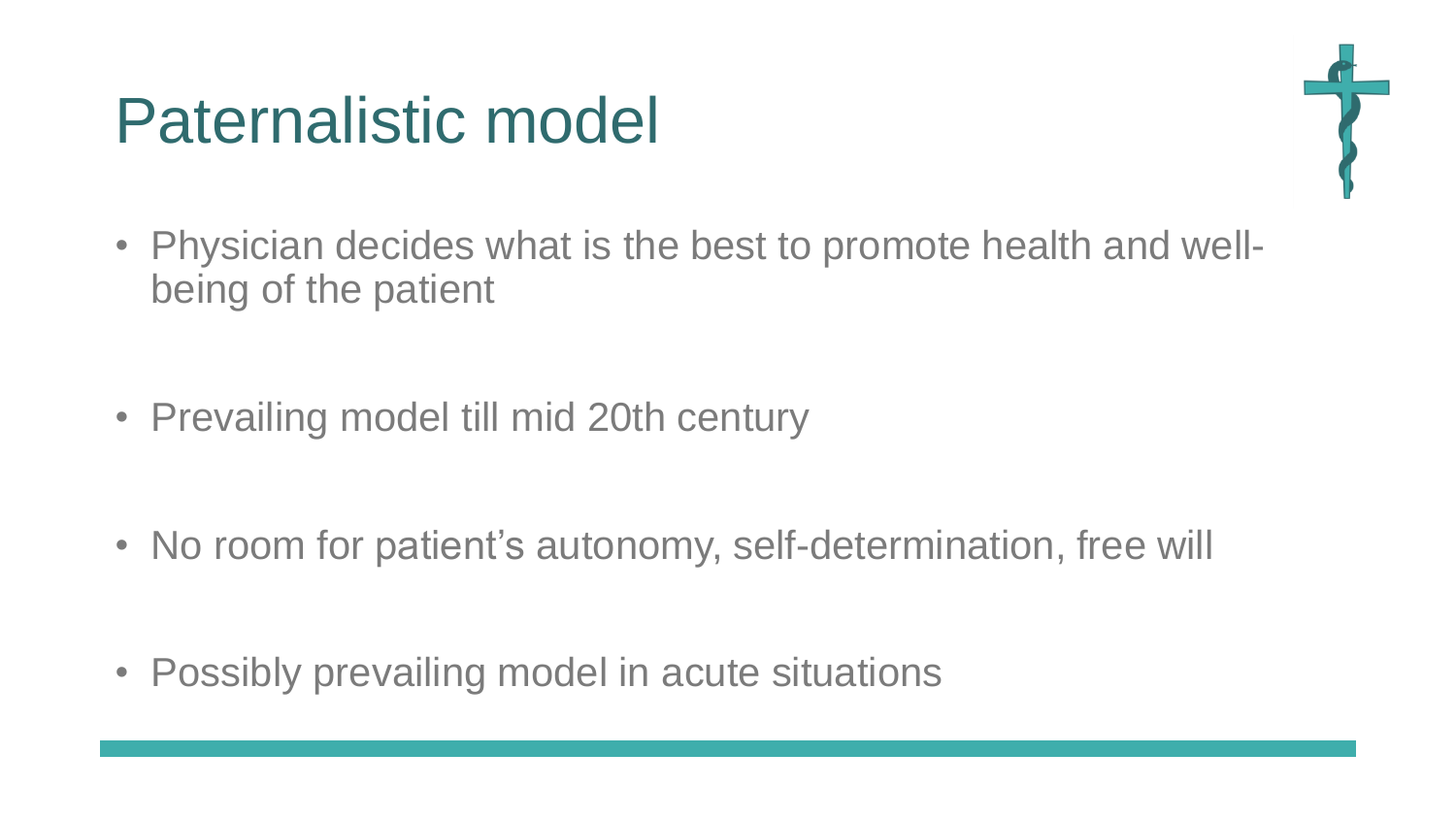### Informative model

- All diagnostic and therapeutic options are presented
- Patient
	- makes his own choice, based on personal values
	- autonomy: self-determination
- Physician:
	- expert, technician, who provides neutral information to the patient
	- no role for physician's values, understanding of patient's values
- Requirements:
	- patient must be aware of his own values
	- capable of makting choices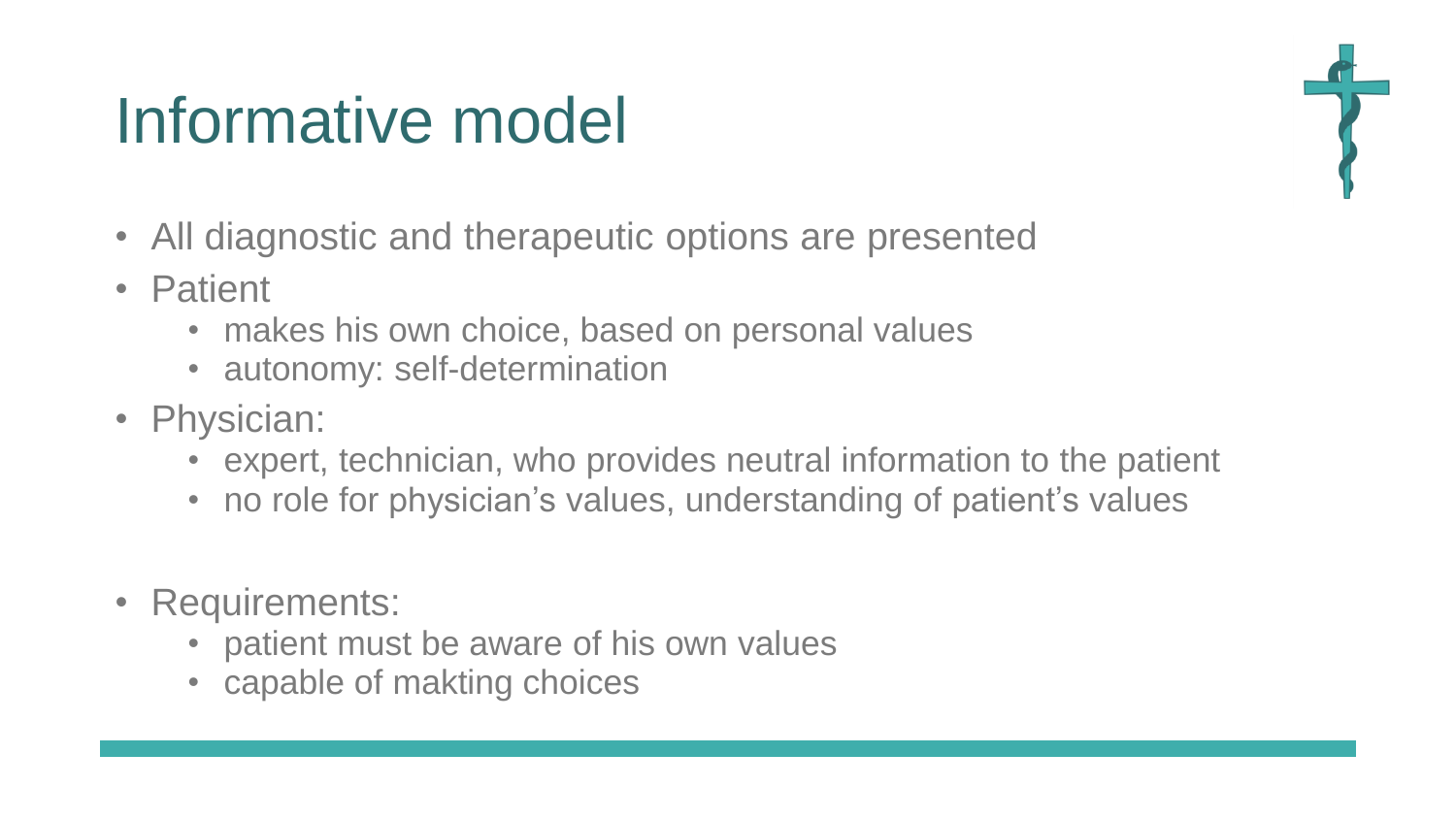### Interpretive model



- Physician
	- counselor
	- tries to find out patient's preferences
	- assists patient to elucidate an articulate his/her values
	- helps patient in making a choice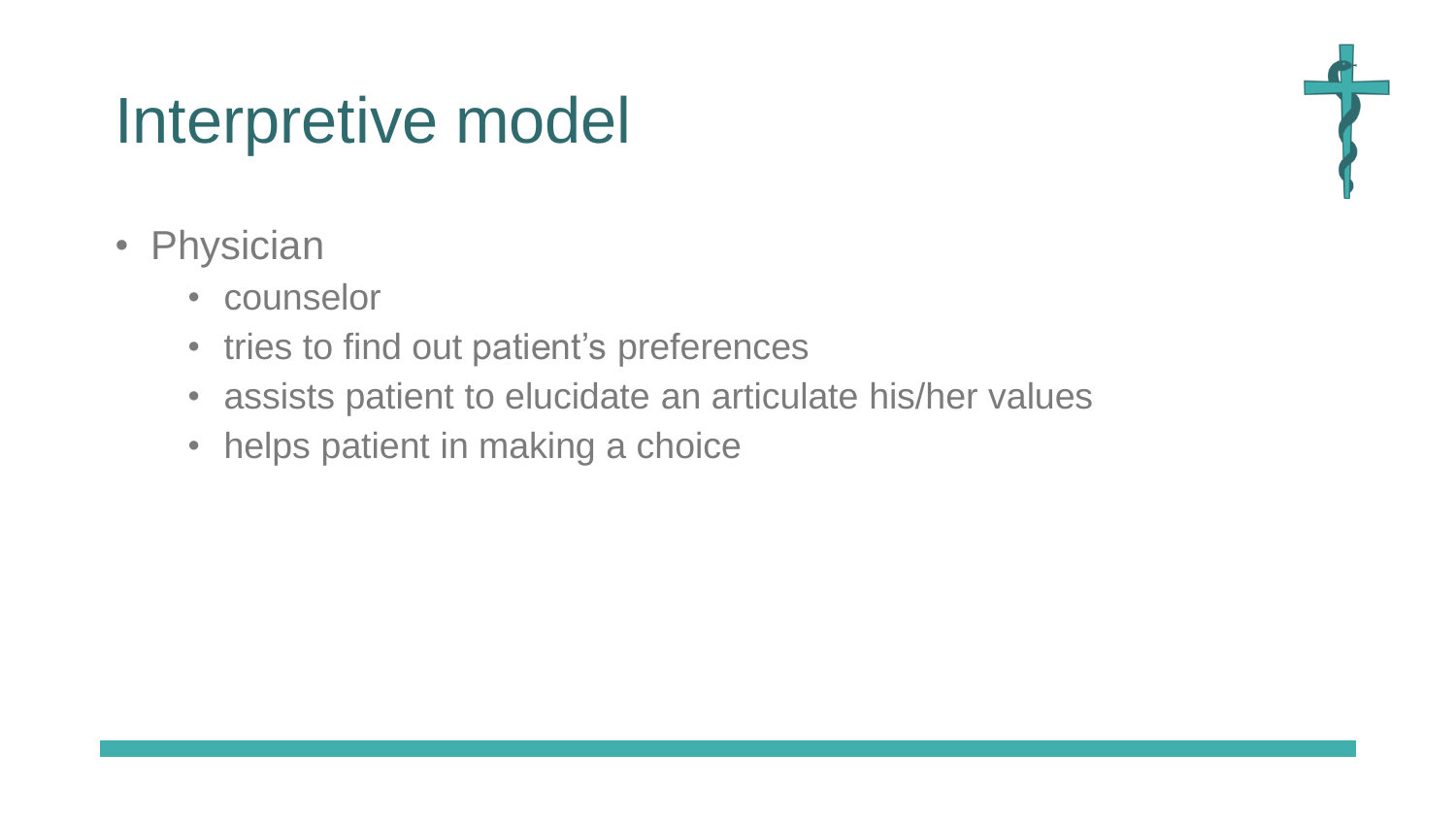#### Deliberative model

- Extended interpretive model
- Physician
	- friend / teacher
	- helps to group patient's values
	- suggests what to do
- Patient
	- autonomy: moral self-development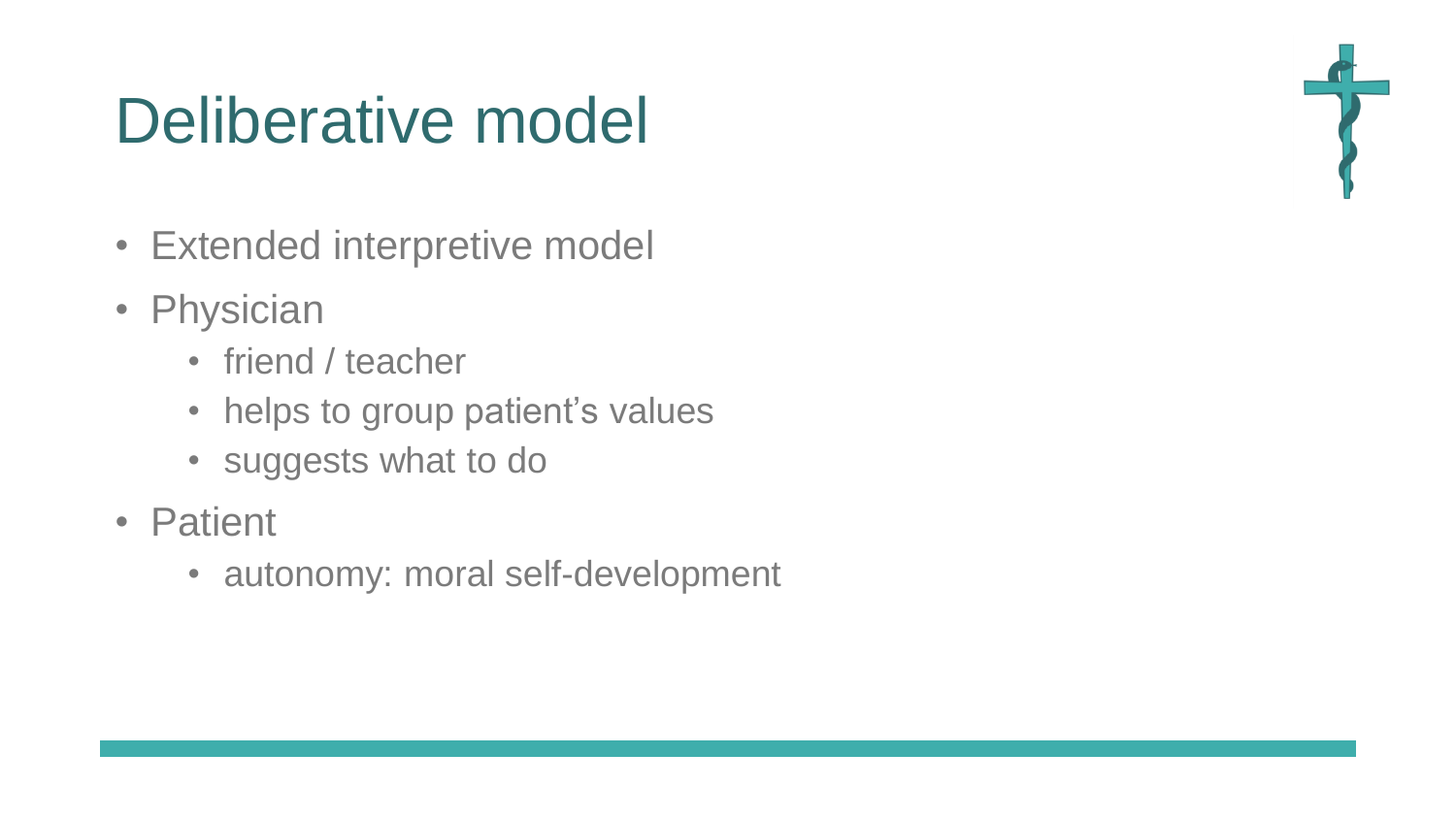### Newer models

- Shared decision making (Interpretive / Deliberative)
- Phenomenologic
	- Emphasis on relationships: PP family relatives
- Hermeneutic
	- Physician and patient explore ways to reinforce the patient's creature, within the possibilities of health care
- Care Ethics
- Beneficence in trust (Pellegrino 1988)
	- Choice of Sgreccia (Personalist Bioethics)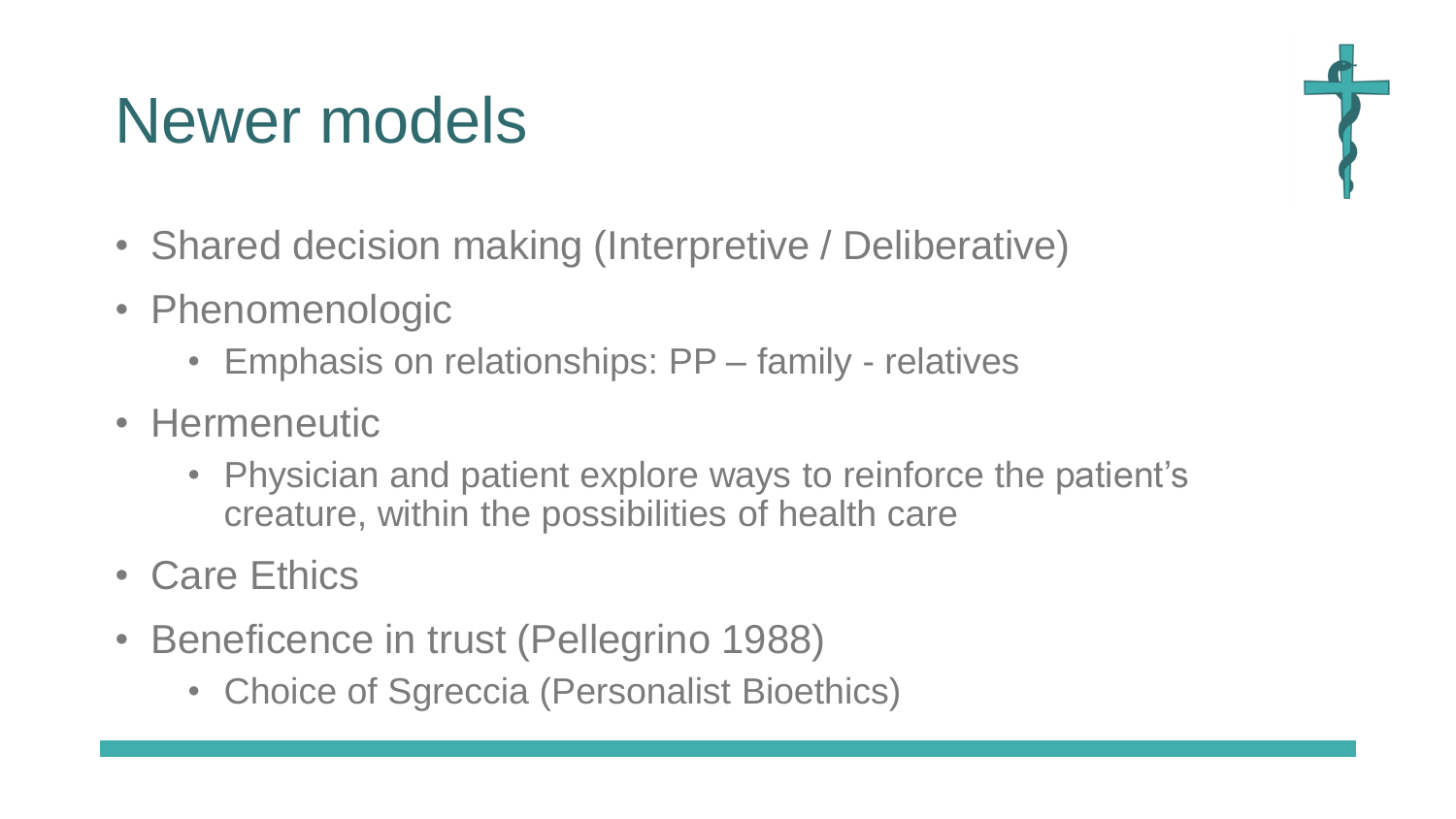#### Beneficence in trust

- More emphasis on beneficence
	- "salus": well-being & salvation (spiritual)

Pellegrino & Thomasma 1988

- Autonomy: positive freedom
- Objective "good"
- Not paternalistic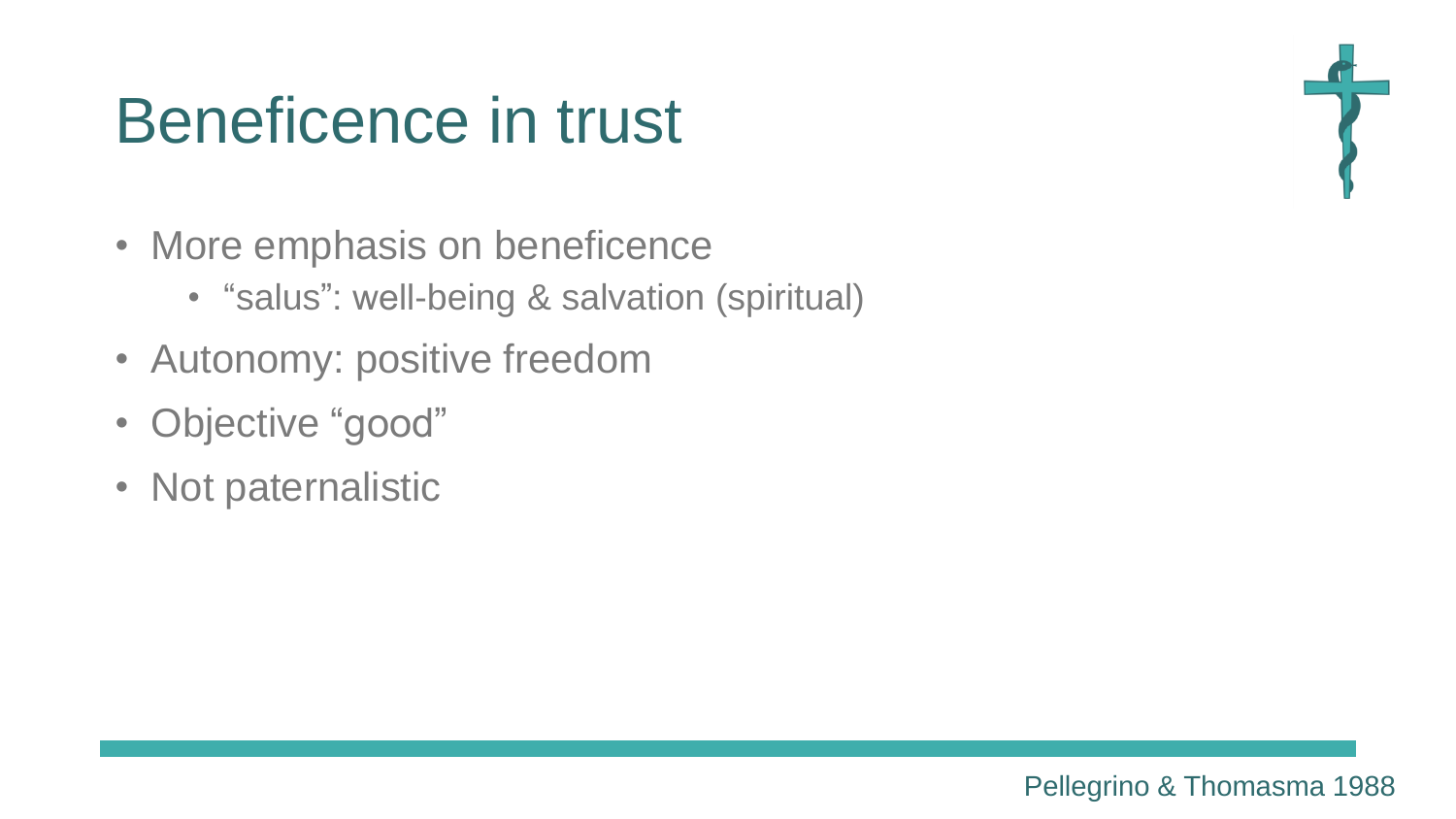#### Islam

- Intimate personal relationship physician patient
	- Time
	- Compassion
	- Sympathetic
	- Forgiving
- Beneficence
- Good treatment of patient's relatives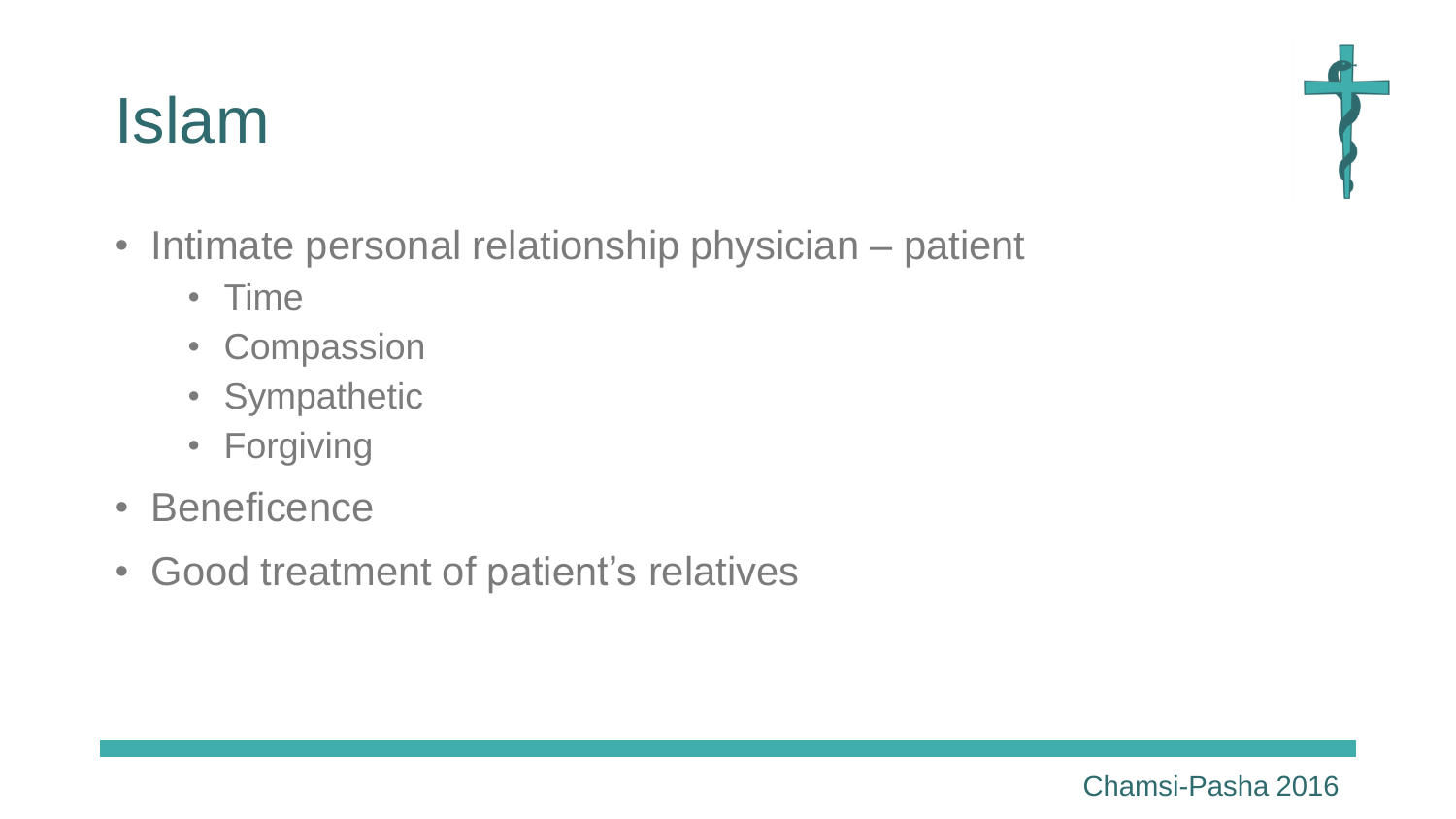# Tendencies over last century

- Respect for autonomy self determination free will
	- Positive freedom
- Signs of "Love" in physician-patient relationship
	- Deliberative model: friend
	- Care Ethics: empathy
	- Beneficence in trust: beneficence love
- Pope Francis / Islam: Compassion